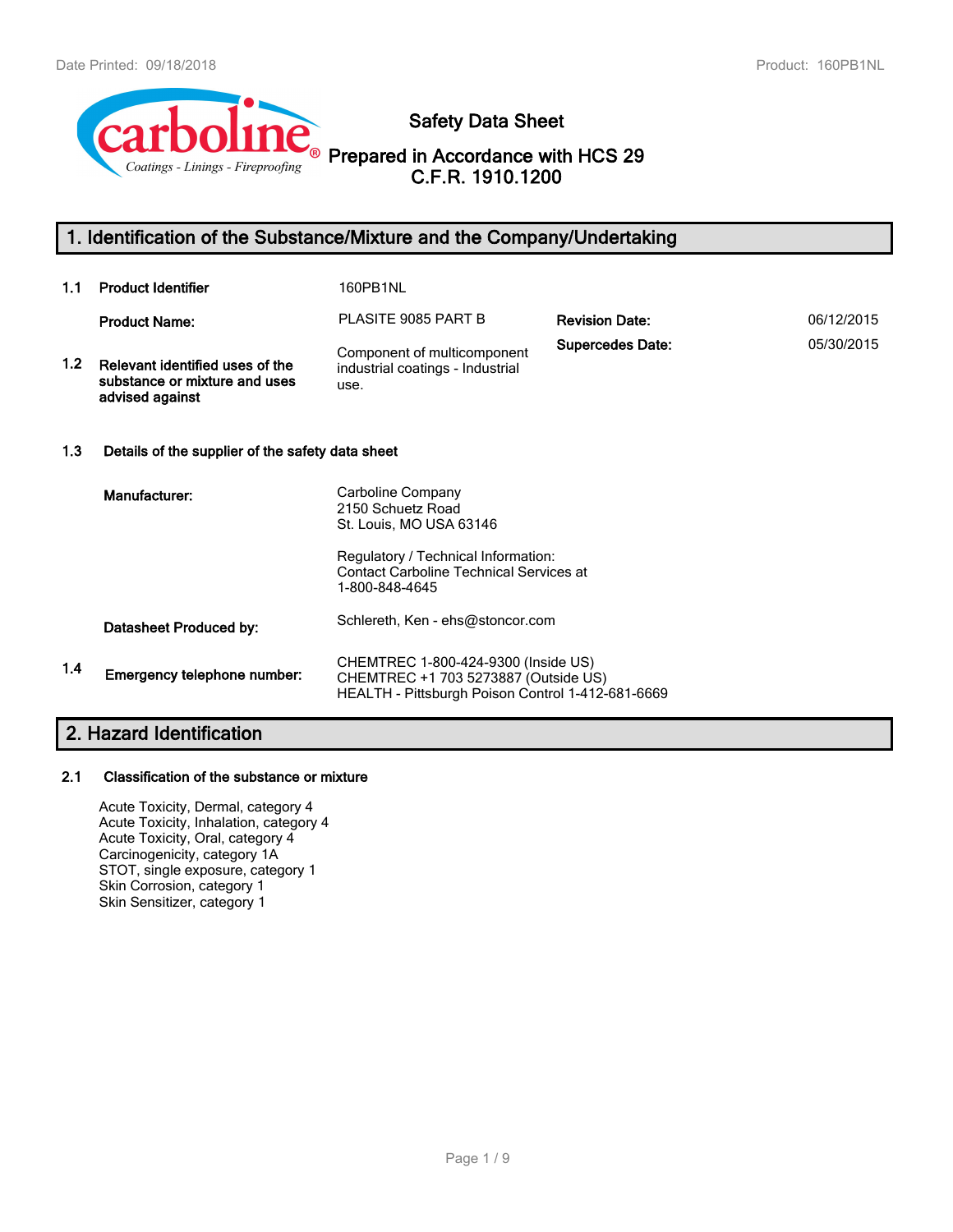## **2.2 Label elements**

## **Symbol(s) of Product**



#### **Signal Word**

Danger

#### **Named Chemicals on Label**

TRIS-2,4,6- (DIMETHYLAMINOMETHYL)PHENOL, BENZYL ALCOHOL, CYCLOHEXANAMINE, MICROCRYSTALLINE SILICA, AMINE POLYMER

## **HAZARD STATEMENTS**

| Acute Toxicity, Oral, category 4       | H302             | Harmful if swallowed.                                                                                                                     |
|----------------------------------------|------------------|-------------------------------------------------------------------------------------------------------------------------------------------|
| Acute Toxicity, Dermal, category 4     | H312             | Harmful in contact with skin.                                                                                                             |
| Skin Corrosion, category 1             | H314-1           | Causes severe skin burns and eye damage.                                                                                                  |
| Skin Sensitizer, category 1            | H317             | May cause an allergic skin reaction.                                                                                                      |
| Acute Toxicity, Inhalation, category 4 | H332             | Harmful if inhaled.                                                                                                                       |
| Carcinogenicity, category 1A           | H350-1A          | May cause cancer.                                                                                                                         |
| STOT, single exposure, category 1      | H370             | Causes damage to organs.                                                                                                                  |
| <b>PRECAUTION PHRASES</b>              |                  |                                                                                                                                           |
|                                        | P201             | Obtain special instructions before use.                                                                                                   |
|                                        | P <sub>202</sub> | Do not handle until all safety precautions have been read<br>and understood.                                                              |
|                                        | P260             | Do not breathe dust/fume/gas/mist/vapours/spray.                                                                                          |
|                                        | P <sub>264</sub> | Wash hands thoroughly after handling.                                                                                                     |
|                                        | P270             | Do no eat, drink or smoke when using this product.                                                                                        |
|                                        | P280             | Wear protective gloves/protective clothing/eye protection/<br>face protection.                                                            |
|                                        | P <sub>284</sub> | Wear respiratory protection.                                                                                                              |
|                                        | P301+310         | IF SWALLOWED: Immediately call a POISON CENTER or<br>doctor/physician.                                                                    |
|                                        | P302             | IF ON SKIN:                                                                                                                               |
|                                        | P302+352         | IF ON SKIN: Wash with plenty of soap and water.                                                                                           |
|                                        | P303+361+353     | IF ON SKIN (or hair): Remove/Take off immediately all<br>contaminated clothing. Rinse skin with water/shower.                             |
|                                        | P304+340         | IF INHALED: Remove victim to fresh air and keep at rest in a<br>position comfortable for breathing.                                       |
|                                        | P305+351+338     | IF IN EYES: Rinse cautiously with water for several minutes.<br>Remove contact lenses, if present and easy to do so.<br>Continue rinsing. |
|                                        | P307+311         | IF exposed, call a POISON CENTER or doctor/physician.                                                                                     |
|                                        | P308+313<br>P312 | IF exposed or concerned: Get medical advice/attention<br>Call a POISON CENTER or doctor/physician if you feel<br>unwell.                  |
|                                        | P314             | Get medical advice/attention if you feel unwell.                                                                                          |
|                                        | P333+313<br>P352 | If skin irritation or rash occurs: Get medical advice/attention.<br>Wash with plenty of soap and water.                                   |
|                                        |                  |                                                                                                                                           |

#### **2.3 Other hazards**

No Information

## **Results of PBT and vPvB assessment:**

The product does not meet the criteria for PBT/VPvB in accordance with Annex XIII.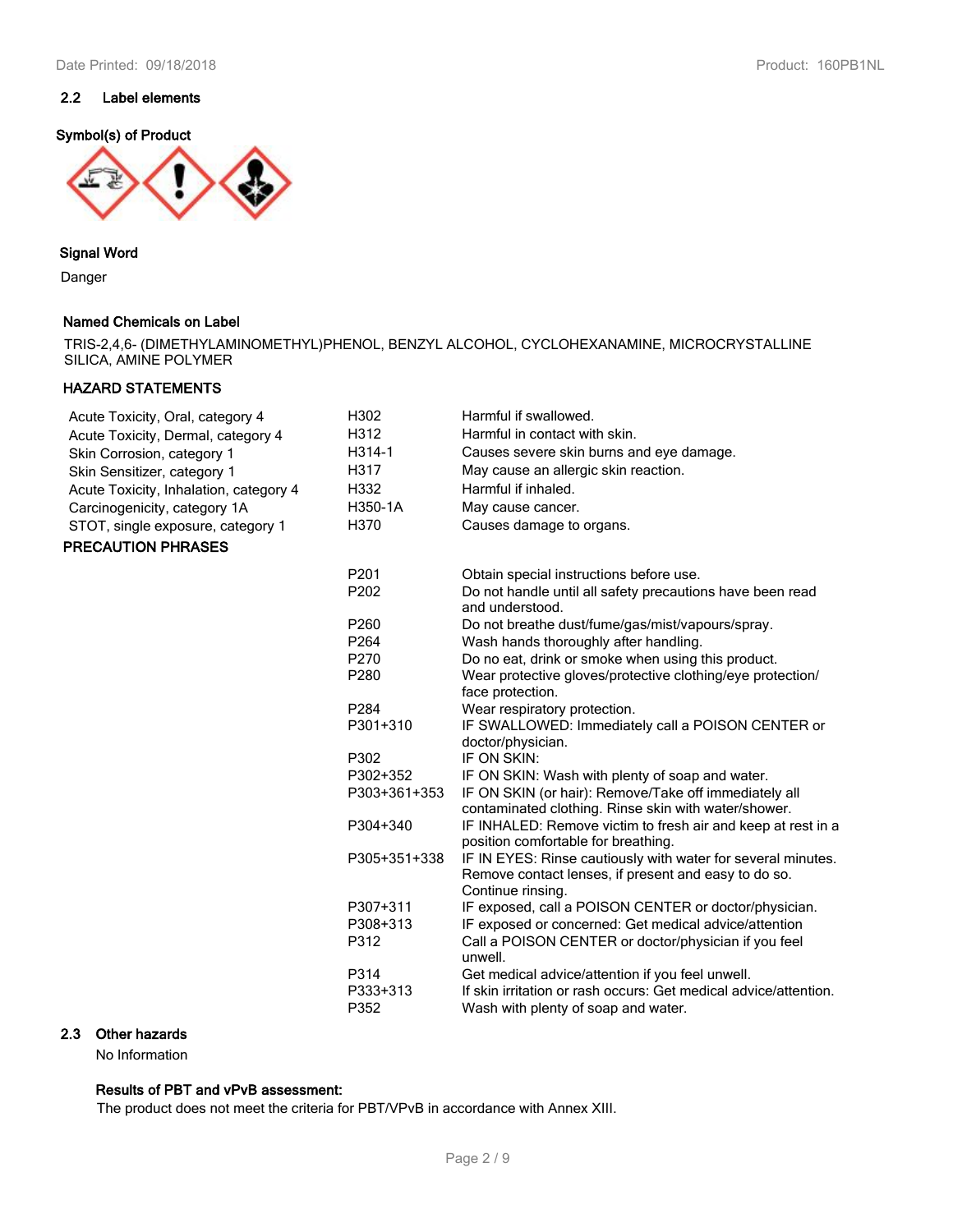## **3. Composition/Information On Ingredients**

#### **3.2 Mixtures**

#### **Hazardous Ingredients**

| CAS-No.       | <b>Chemical Name</b>                    |                              | $\frac{9}{6}$    |
|---------------|-----------------------------------------|------------------------------|------------------|
| 14808-60-7    | MICROCRYSTALLINE SILICA                 |                              | 50-75            |
| 135108-88-2   | AMINE POLYMER                           |                              | 10-25            |
| 100-51-6      | <b>BENZYL ALCOHOL</b>                   |                              | $10 - 25$        |
| $90 - 72 - 2$ | TRIS-2,4,6- (DIMETHYLAMINOMETHYL)PHENOL |                              | $2.5 - 10$       |
| 1761-71-3     | <b>CYCLOHEXANAMINE</b>                  | $1.0 - 2.5$                  |                  |
| CAS-No.       | <b>GHS Symbols</b>                      | <b>GHS Hazard Statements</b> | <b>M-Factors</b> |
| 14808-60-7    | GHS08                                   | H350-370                     | 0                |
| 135108-88-2   | GHS05-GHS07                             | H302-312-314                 | 0                |
| 100-51-6      | GHS07                                   | H302-312-319-332             | 0                |
| $90 - 72 - 2$ | GHS07                                   | H315-319-302                 | 0                |
| 1761-71-3     | GHS05-GHS07-GHS08-GHS09                 | H314-317-373-411             | 0                |

**Additional Information:** The text for GHS Hazard Statements shown above (if any) is given in Section 16.

## **4. First-aid Measures**

#### **4.1 Description of First Aid Measures**

**AFTER INHALATION:** Give oxygen or artificial respiration if needed. Remove person to fresh air. If signs/symptoms continue, get medical attention.

**AFTER SKIN CONTACT:** In case of contact, immediately flush skin with plenty of water for at least 15 minutes while removing contaminated clothing and shoes. If skin irritation persists, call a physician.

**AFTER EYE CONTACT:** Rinse thoroughly with plenty of water for at least 15 minutes and consult a physician.

**AFTER INGESTION:** Do NOT induce vomiting. Never give anything by mouth to an unconscious person. If swallowed, call a poison control centre or doctor immediately.

#### **4.2 Most important symptoms and effects, both acute and delayed**

Irritating to eyes and skin. May be harmful if swallowed.

#### **4.3 Indication of any immediate medical attention and special treatment needed**

No information available on clinical testing and medical monitoring. Specific toxicological information on substances, if available, can be found in section 11.

## **5. Fire-fighting Measures**

#### **5.1 Extinguishing Media:**

Carbon Dioxide, Dry Chemical, Foam, Water Fog

**UNUSUAL FIRE AND EXPLOSION HAZARDS:** Beware of vapours accumulating to form explosive concentrations. Vapours can accumulate in low areas. Vapors may spread long distances and ignite.

#### **5.2 Special hazards arising from the substance or mixture** No Information

#### **5.3 Advice for firefighters**

In the event of fire, wear self-contained breathing apparatus. Evacuate personnel to safe areas. Use NIOSH approved respiratory protection. Use water spray to cool unopened containers.

## **6. Accidental Release Measures**

## **6.1 Personal precautions, protective equipment and emergency procedures**

Ensure adequate ventilation. Ensure adequate ventilation. Evacuate personnel to safe areas. Remove all sources of ignition.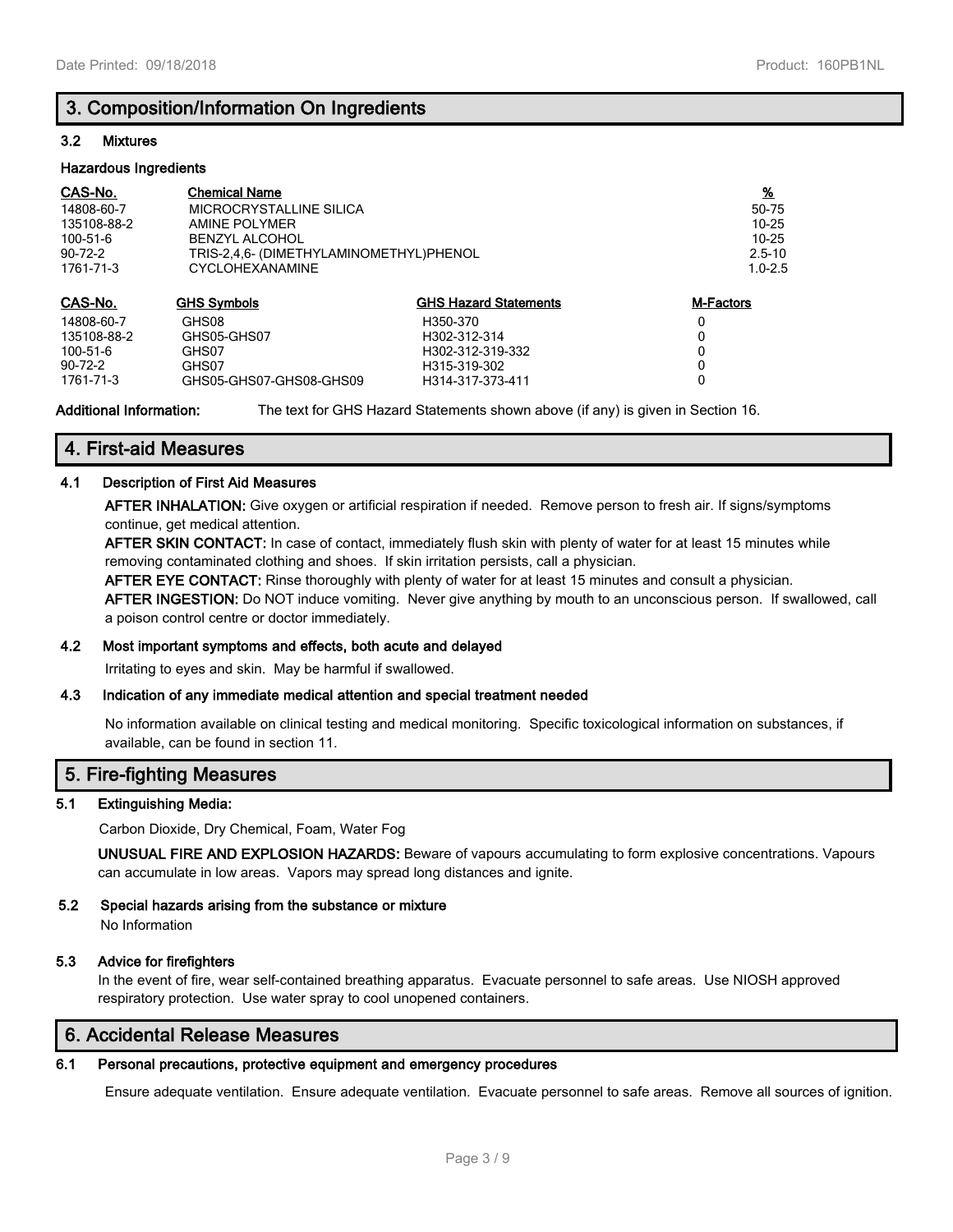#### **6.2 Environmental precautions**

Do not allow material to contaminate ground water system. Prevent product from entering drains.

#### **6.3 Methods and material for containment and cleaning up**

Contain spillage, soak up with non-combustible absorbent material, (e.g. sand, earth, diatomaceous earth, vermiculite) and transfer to a container for disposal according to local / national regulations (see section 13).

#### **6.4 Reference to other sections**

Please refer to disposal requirements or country specific disposal requirements for this material. See Section 13 for further information.

## **7. Handling and Storage**

#### **7.1 Precautions for safe handling**

**INSTRUCTIONS FOR SAFE HANDLING :** Keep containers dry and tightly closed to avoid moisture absorption and contamination. Prepare the working solution as given on the label(s) and/or the user instructions. Do not breathe vapours or spray mist. Ensure all equipment is electrically grounded before beginning transfer operations. Do not use sparking tools. Wash thoroughly after handling. Do not get in eyes, on skin, or on clothing. Use only with adequate ventilation/personal protection.

**PROTECTION AND HYGIENE MEASURES :** Handle in accordance with good industrial hygiene and safety practice. Wash hands before breaks and at the end of workday. When using, do not eat, drink or smoke.

#### **7.2 Conditions for safe storage, including any incompatibilities**

**CONDITIONS TO AVOID:** Heat, flames and sparks. **STORAGE CONDITIONS:** Keep container closed when not in use. Store in a dry, well ventilated place away from sources of heat, ignition and direct sunlight.

#### **7.3 Specific end use(s)**

No specific advice for end use available.

## **8. Exposure Controls/Personal Protection**

### **8.1 Control parameters**

# **Ingredients with Occupational Exposure Limits**

**(US)**

| <b>Name</b>                                        | CAS-No.       | <b>ACGIH TWA</b> | <b>ACGIH STEL</b> | <b>ACGIH Ceiling</b> |
|----------------------------------------------------|---------------|------------------|-------------------|----------------------|
| MICROCRYSTALLINE SILICA                            | 14808-60-7    |                  |                   |                      |
| AMINE POLYMER                                      | 135108-88-2   |                  |                   |                      |
| <b>BENZYL ALCOHOL</b>                              | 100-51-6      |                  |                   |                      |
| TRIS-2,4,6- (DIMETHYLAMINOMETHYL)<br><b>PHENOL</b> | $90 - 72 - 2$ |                  |                   |                      |
| <b>CYCLOHEXANAMINE</b>                             | 1761-71-3     |                  |                   |                      |
|                                                    |               |                  |                   |                      |
| <b>Name</b>                                        | CAS-No.       | <b>OSHA PEL</b>  | <b>OSHA STEL</b>  |                      |
| MICROCRYSTALLINE SILICA                            | 14808-60-7    | 0.1 MG/M3        |                   |                      |
| <b>AMINE POLYMER</b>                               | 135108-88-2   |                  |                   |                      |
| <b>BENZYL ALCOHOL</b>                              | 100-51-6      |                  |                   |                      |
| TRIS-2,4,6- (DIMETHYLAMINOMETHYL)<br><b>PHENOL</b> | $90 - 72 - 2$ |                  |                   |                      |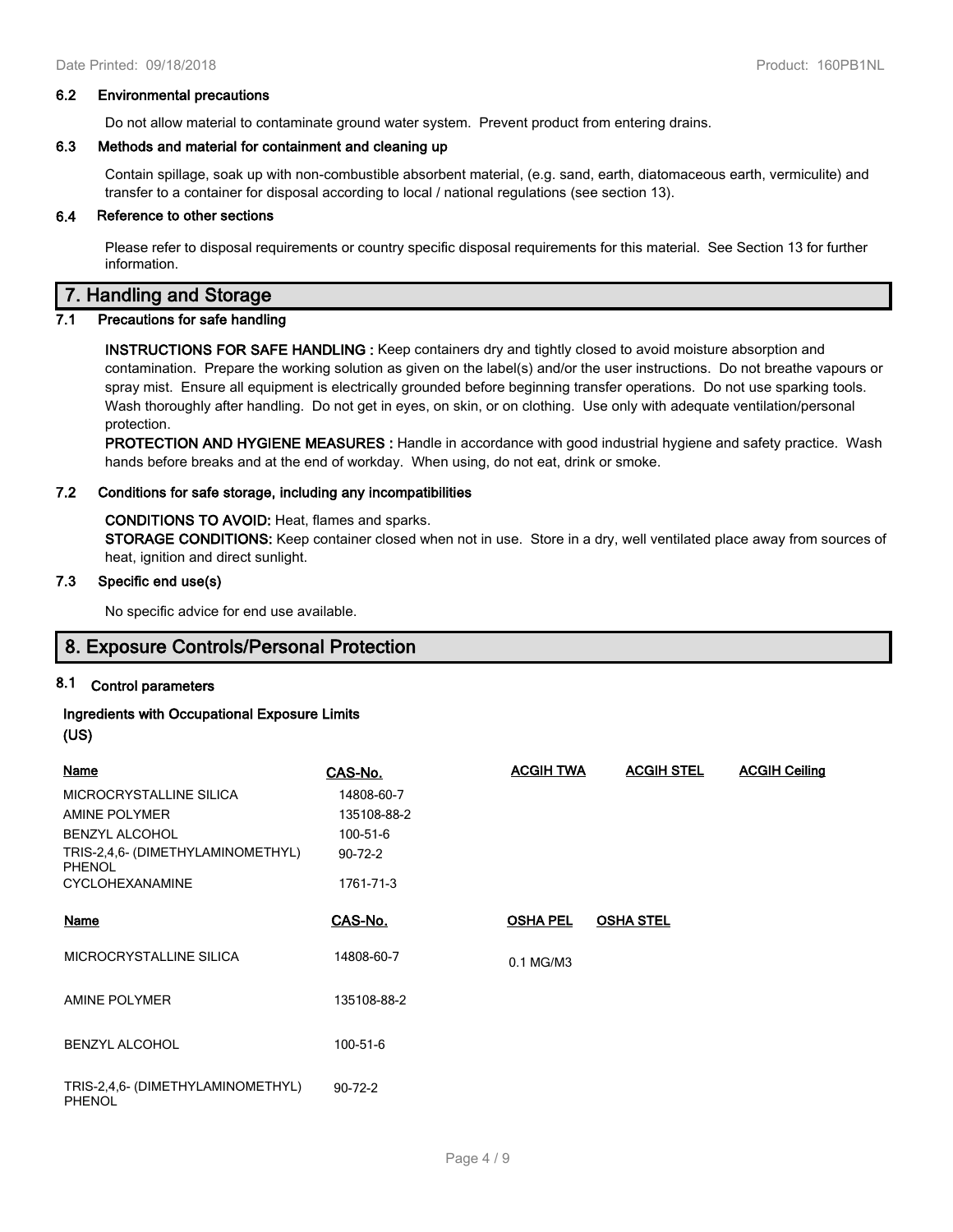CYCLOHEXANAMINE 1761-71-3

**FURTHER INFORMATION:** Refer to the regulatory exposure limits for the workforce enforced in each country.

#### **8.2 Exposure controls**

#### **Personal Protection**

**RESPIRATORY PROTECTION:** In order to avoid inhalation of spray-mist and sanding dust, all spraying and sanding must be done wearing adequate respirator. Use only with ventilation to keep levels below exposure guidelines reported in this document. User should test and monitor exposure levels to ensure all personnel are below guidelines. If not sure, or not able to monitor, use State or federally approved supplied air respirator. For silica containing coatings in a liquid state, and/or if no exposure limits are established above, air-supplied respirators are generally not required.

**EYE PROTECTION:** Safety glasses with side-shields.

**HAND PROTECTION:** Gloves should be discarded and replaced if there is any indication of degradation or chemical breakthrough. Impervious gloves. Request information on glove permeation properties from the glove supplier.

**OTHER PROTECTIVE EQUIPMENT:** Ensure that eyewash stations and safety showers are close to the workstation location. Lightweight protective clothing

**ENGINEERING CONTROLS:** Avoid contact with skin, eyes and clothing. Use only in an area equipped with explosion proof exhaust ventilation. Ensure adequate ventilation, especially in confined areas.

## **9. Physical and Chemical Properties**

| 9.1 | Information on basic physical and chemical properties |                              |  |  |
|-----|-------------------------------------------------------|------------------------------|--|--|
|     | Appearance:                                           | Liquid                       |  |  |
|     | <b>Physical State</b>                                 | Liquid                       |  |  |
|     | Odor                                                  | Ammoniacal                   |  |  |
|     | <b>Odor threshold</b>                                 | No Information               |  |  |
|     | pH                                                    | N/D                          |  |  |
|     | Melting point / freezing point (°C)                   | N/D                          |  |  |
|     | Boiling point/range                                   | 176 F (80 C) - 420 F (216 C) |  |  |
|     | <b>Flash Point</b>                                    | 99 C                         |  |  |
|     | <b>Evaporation rate</b>                               | No Information               |  |  |
|     | Flammability (solid, gas)                             | No Information               |  |  |
|     | Upper/lower flammability or explosive<br>limits       | Not determined               |  |  |
|     | Vapour Pressure, mmHg                                 | N/D                          |  |  |
|     | Vapour density                                        | No Information               |  |  |
|     | <b>Relative density</b>                               | No Information               |  |  |
|     | Solubility in / Miscibility with water                | N/D                          |  |  |
|     | Partition coefficient: n-octanol/water                | No Information               |  |  |
|     | Auto-ignition temperature (°C)                        | No Information               |  |  |
|     | Decomposition temperature (°C)                        | No Information               |  |  |
|     | <b>Viscosity</b>                                      | Unknown                      |  |  |
|     | <b>Explosive properties</b>                           | No Information               |  |  |
|     | <b>Oxidising properties</b>                           | No Information               |  |  |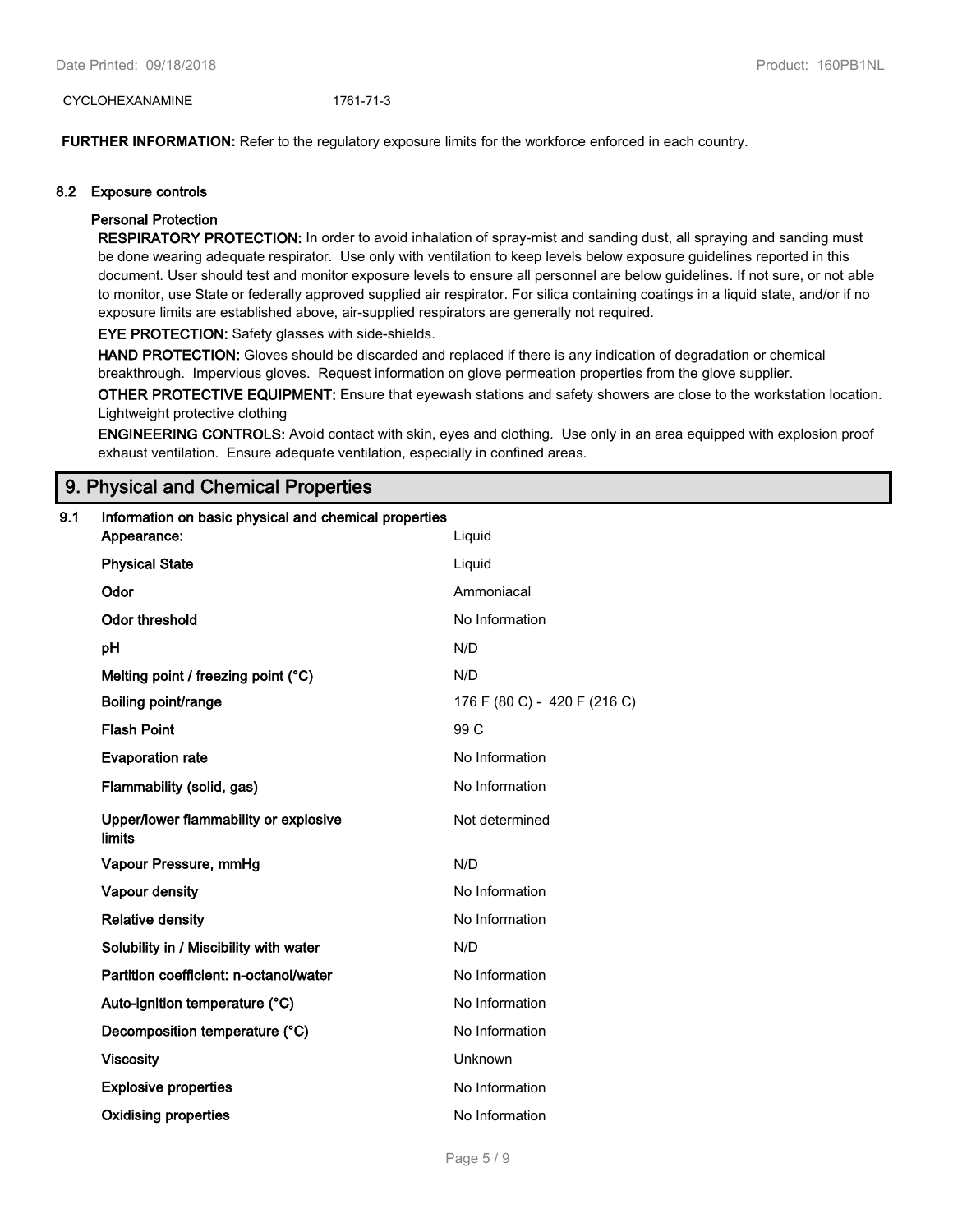| 9.2 | Other information        |       |  |  |
|-----|--------------------------|-------|--|--|
|     | <b>VOC Content a/l:</b>  | 127   |  |  |
|     | Specific Gravity (g/cm3) | 1.694 |  |  |

# **10. Stability and Reactivity**

#### **10.1 Reactivity**

No reactivity hazards known under normal storage and use conditions.

#### **10.2 Chemical stability**

Stable under normal conditions.

## **10.3 Possibility of hazardous reactions**

Hazardous polymerisation does not occur.

#### **10.4 Conditions to avoid**

Heat, flames and sparks.

#### **10.5 Incompatible materials**

Strong oxidizing agents.

#### **10.6 Hazardous decomposition products**

Carbon dioxide (CO2), carbon monoxide (CO), oxides of nitrogen (NOx), dense black smoke.

## **11. Toxicological Information**

## **11.1 Information on toxicological effects**

| <b>Acute Toxicity:</b>     |                |  |  |  |  |
|----------------------------|----------------|--|--|--|--|
| Oral LD50:                 | N/D            |  |  |  |  |
| <b>Inhalation LC50:</b>    | N/D            |  |  |  |  |
| Irritation:                | Unknown        |  |  |  |  |
| Corrosivity:               | Unknown        |  |  |  |  |
| Sensitization:             | Unknown        |  |  |  |  |
| Repeated dose toxicity:    | Unknown        |  |  |  |  |
| Carcinogenicity:           | <b>Unknown</b> |  |  |  |  |
| Mutagenicity:              | Unknown        |  |  |  |  |
| Toxicity for reproduction: | Unknown        |  |  |  |  |

**If no information is available above under Acute Toxicity then the acute effects of this product have not been tested. Data on individual components are tabulated below:**

| CAS-No.    | <b>Chemical Name</b>      | Oral LD50               | Dermal LD50 | Vapor LC50    | Gas LC50 | Dust/Mist<br><b>LC50</b> |
|------------|---------------------------|-------------------------|-------------|---------------|----------|--------------------------|
| 14808-60-7 | MICROCRYSTALLINE SILICA   | Not Available           |             | Not Available | 0.000    | 0.000                    |
|            | 135108-88-2 AMINE POLYMER | 367 mg/kg,<br>oral, rat |             | Not Available |          |                          |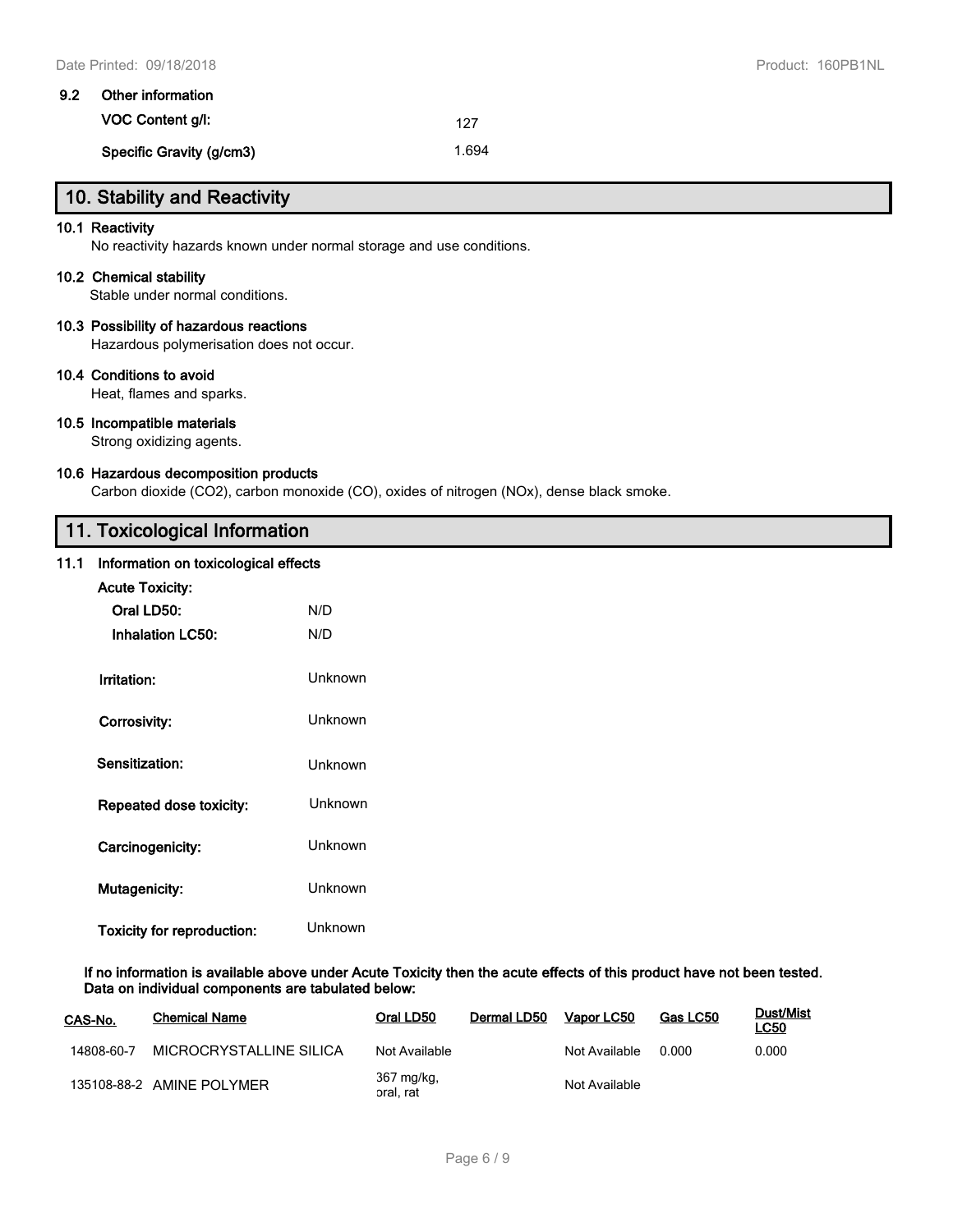| 100-51-6      | <b>BENZYL ALCOHOL</b>                                 | 1230 mg/kg<br>rat, oral  | 2000 mg/kg,<br>dermal, rabbit | 1000 ppm $/ 8$<br>hrs rat.<br>inhalation |
|---------------|-------------------------------------------------------|--------------------------|-------------------------------|------------------------------------------|
| $90 - 72 - 2$ | TRIS-2,4,6-<br>(DIMETHYLAMINOMETHYL)<br><b>PHENOL</b> | $2169$ mg/kg<br>oral     |                               | Not Available                            |
| 1761-71-3     | <b>CYCLOHEXANAMINE</b>                                | >2000 mg/kg<br>oral, rat | 2110 mg/kg,<br>rat            | Not Available                            |

## **Additional Information:**

This product contains silica which is classified by IARC as a known human carcinogen (Group 1). Crystalline silica is known to cause silicosis.

|                                | 12. Ecological Information                    |                                             |                                                                                    |                  |                |                  |  |
|--------------------------------|-----------------------------------------------|---------------------------------------------|------------------------------------------------------------------------------------|------------------|----------------|------------------|--|
| 12.1                           | Toxicity:                                     |                                             |                                                                                    |                  |                |                  |  |
|                                |                                               | EC50 48hr (Daphnia):                        | Unknown                                                                            |                  |                |                  |  |
|                                |                                               | IC50 72hr (Algae):                          | Unknown                                                                            |                  |                |                  |  |
|                                |                                               | LC50 96hr (fish):                           | Unknown                                                                            |                  |                |                  |  |
| $12.2^{\circ}$                 |                                               | Persistence and degradability:              | Unknown                                                                            |                  |                |                  |  |
| 12.3                           |                                               | <b>Bioaccumulative potential:</b>           | Unknown                                                                            |                  |                |                  |  |
| 12.4                           | Mobility in soil:                             |                                             | Unknown                                                                            |                  |                |                  |  |
| 12.5                           | <b>Results of PBT and vPvB</b><br>assessment: |                                             | The product does not meet the criteria for PBT/VPvB in accordance with Annex XIII. |                  |                |                  |  |
| Other adverse effects:<br>12.6 |                                               | Unknown                                     |                                                                                    |                  |                |                  |  |
| CAS-No.                        |                                               | <b>Chemical Name</b>                        |                                                                                    | <b>EC50 48hr</b> | IC50 72hr      | <b>LC50 96hr</b> |  |
| 14808-60-7                     |                                               | MICROCRYSTALLINE SILICA                     |                                                                                    | No information   | No information | No information   |  |
|                                |                                               | 135108-88-2 AMINE POLYMER                   |                                                                                    | No information   | No information | No information   |  |
| 100-51-6                       |                                               | <b>BENZYL ALCOHOL</b>                       |                                                                                    | No information   | No information | No information   |  |
| $90 - 72 - 2$                  |                                               | TRIS-2,4,6- (DIMETHYLAMINOMETHYL)<br>PHENOL |                                                                                    | No information   | No information | No information   |  |
| 1761-71-3                      |                                               | CYCLOHEXANAMINE                             |                                                                                    | No information   | No information | No information   |  |

# **13. Disposal Considerations**

**13.1 WASTE TREATMENT METHODS:** Do not burn, or use a cutting torch on, the empty drum. If recycling is not practicable, dispose of in compliance with local regulations. Dispose of in accordance with local regulations. Empty containers should be taken to an approved waste handling site for recycling or disposal.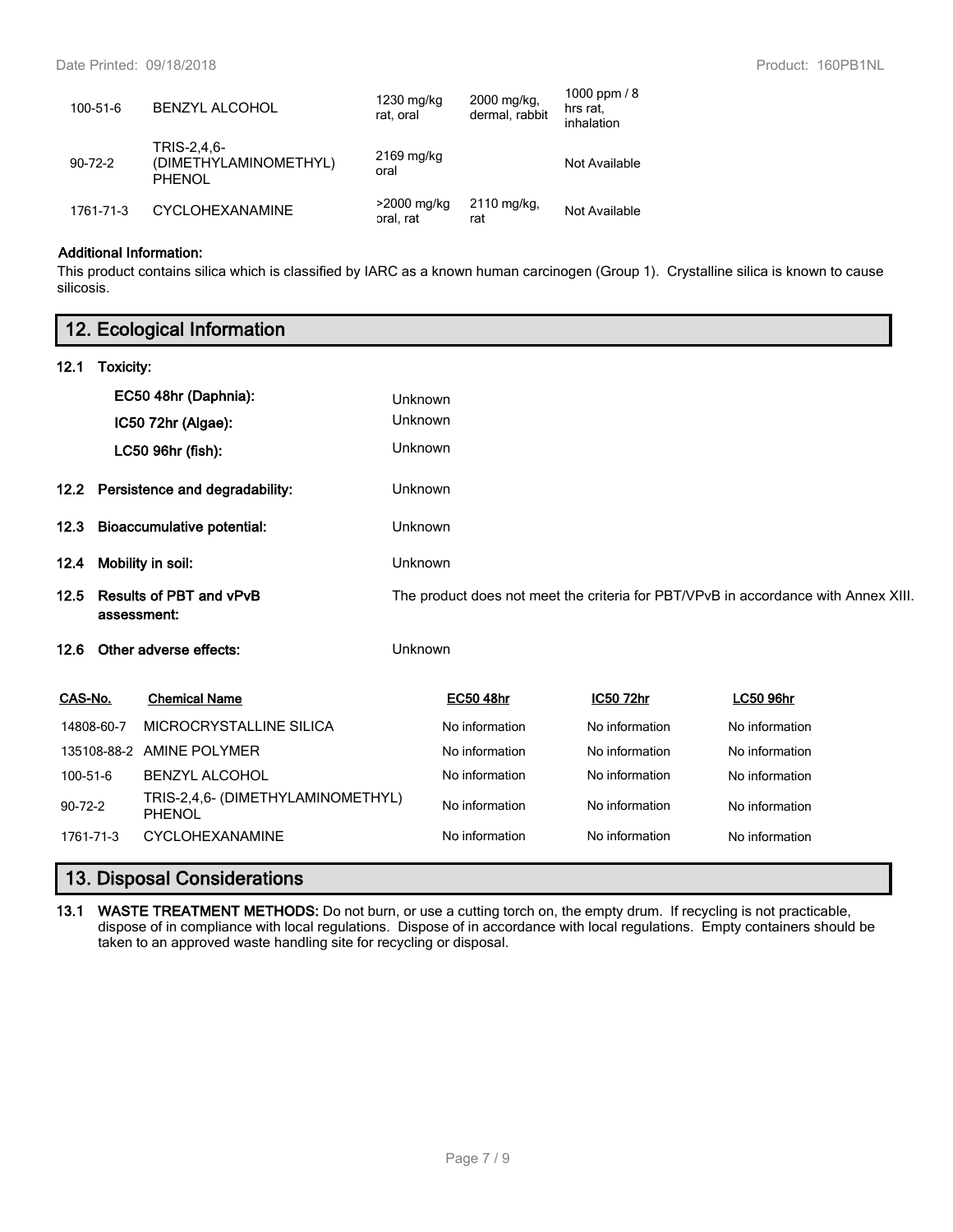## **14. Transport Information**

| 14.1 | UN number                                                                   | None          |
|------|-----------------------------------------------------------------------------|---------------|
|      | 14.2 UN proper shipping name                                                | Not Regulated |
|      | <b>Technical name</b>                                                       | N/A           |
| 14.3 | Transport hazard class(es)                                                  | None          |
|      | Subsidiary shipping hazard                                                  | N/A           |
| 14.4 | Packing group                                                               | N/A           |
| 14.5 | <b>Environmental hazards</b>                                                | Unknown       |
| 14.6 | Special precautions for user                                                | Unknown       |
|      | $EmS-No.$ :                                                                 | N/A           |
| 14.7 | Transport in bulk according to Annex II<br>of MARPOL 73/78 and the IBC code | Unknown       |

## **15. Regulatory Information**

**15.1 Safety, health and environmental regulations/legislation for the substance or mixture:**

## **U.S. Federal Regulations: As follows -**

### **CERCLA - Sara Hazard Category**

This product has been reviewed according to the EPA 'Hazard Categories' promulgated under Sections 311 and 312 of the Superfund Amendment and Reauthorization Act of 1986 (SARA Title III) and is considered, under applicable definitions, to meet the following categories:

Fire Hazard, Acute Health Hazard, Chronic Health Hazard

#### **Sara Section 313:**

This product contains the following substances subject to the reporting requirements of Section 313 of Title III of the Superfund Amendment and Reauthorization Act of 1986 and 40 CFR part 372:

### **Chemical Name CAS-No.**

No Sara 313 components exist in this product.

#### **Toxic Substances Control Act:**

All components of this product are either listed on the TSCA Inventory or are exempt.

This product contains the following chemical substances subject to the reporting requirements of TSCA 12(B) if exported from the United States:

#### **Chemical Name CAS-No.**

No TSCA 12(b) components exist in this product.

## **U.S. State Regulations: As follows -**

#### **New Jersey Right-to-Know:**

The following materials are non-hazardous, but are among the top five components in this product.

#### **Chemical Name CAS-No.**

No NJ Right-To-Know components exist in this product.

#### **Pennsylvania Right-To-Know**

The following non-hazardous ingredients are present in the product at greater than 3%.

No PA Right-To-Know components exist in this product.